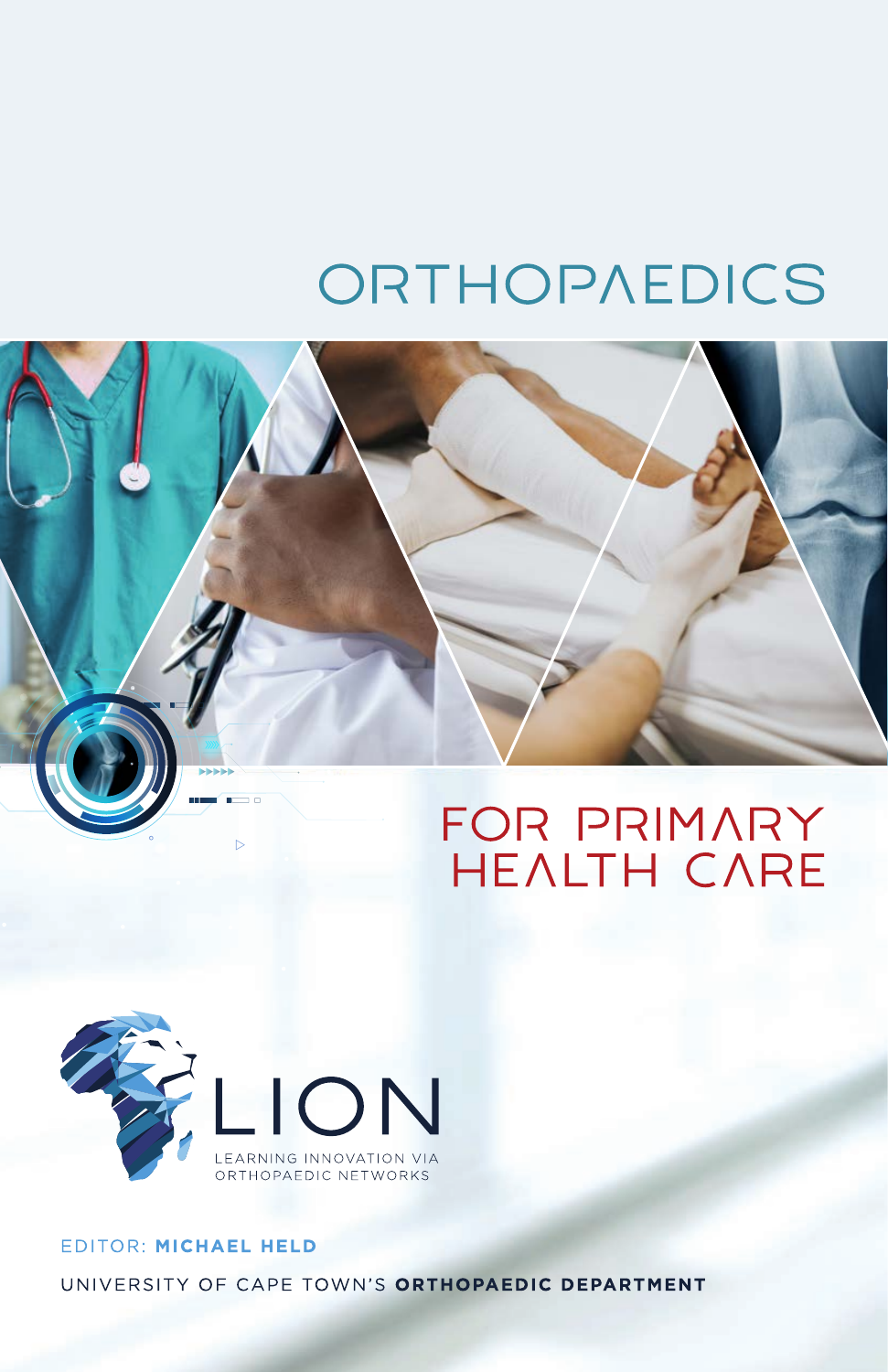# **Acute tendon injuries**

#### by Pieter Jordaan, Neil Kruger & Ian Koller

## **Learning objectives**

- 1. A penetrating wound associated with a deficit in tendon function should be regarded as an acute injury to either the tendon or nerve supplying the muscle-tendon unit.
- 2. Thorough knowledge of anatomy and hand function is essential to recognise these injuries.
- 3. All suspected tendon injuries should be referred for specialist review.

# **Definition and anatomy**

Any injury leading to tendon dysfunction should be assessed for a tendon injury. The specific forearm anatomy and function of each tendon will not be discussed here, but it should be revised to understand tendon injuries better. Tendon injuries are broadly divided into extensor and flexor injuries subdivided into zones. Injuries in the proximal forearm that result in tendon dysfunction are more likely to be nerve injuries.



*Extensor tendon zones*



*Flexor tendon zones*

# **Mechanism of injury**

In the majority of cases, the mechanism of injury is penetrating trauma. Closed tendon ruptures occur in Mallet finger injuries, acute Boutonniere deformity, EPL rupture in distal radius fractures and extensor tendon ruptures in rheumatoid arthritis.

# **Differential diagnosis**

- Nerve injury leading to dysfunction (nerve and tendon injury often coexist).
- Pain inhibition.
- Underlying fractures or dislocations.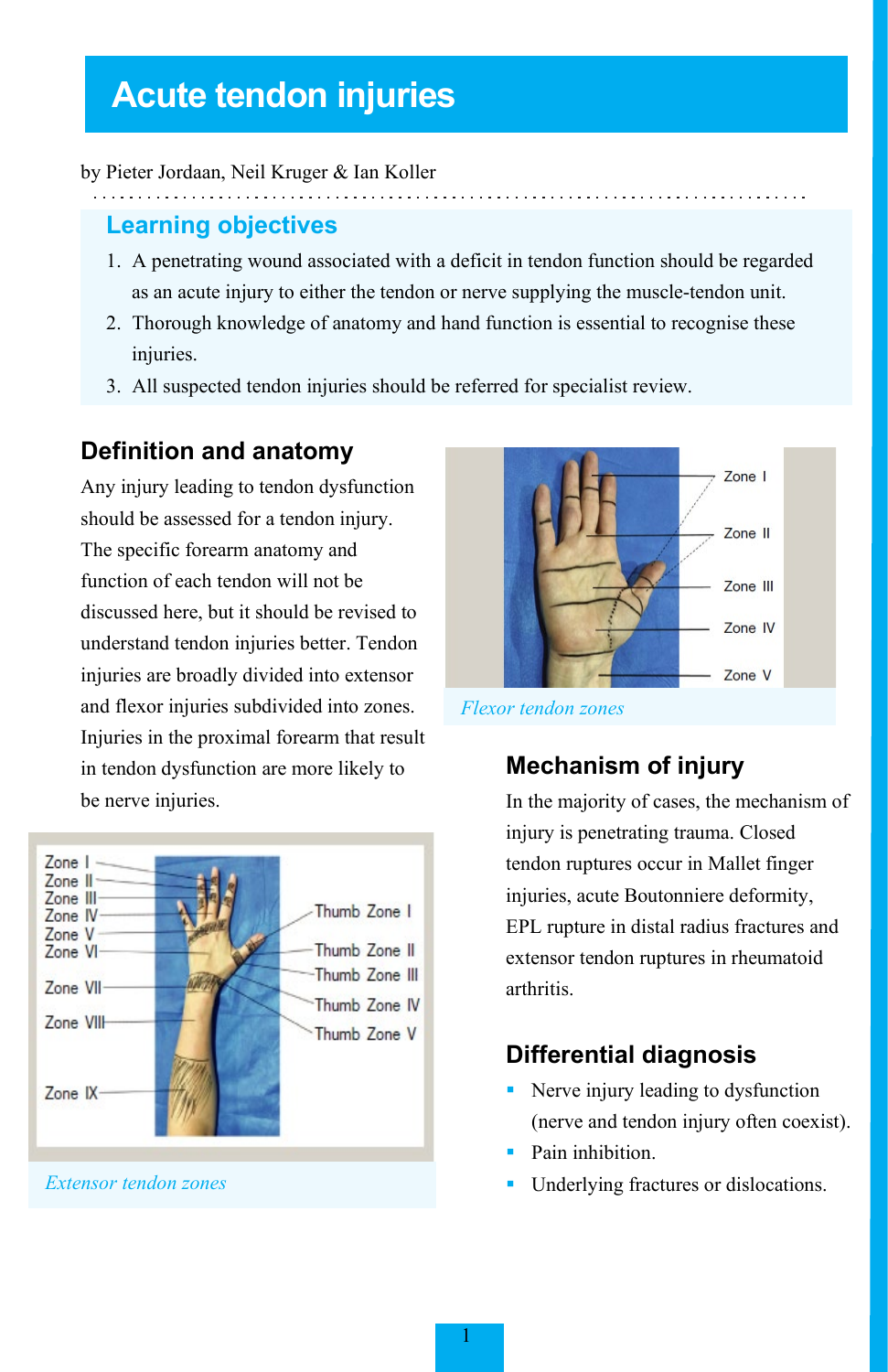### **Diagnosis**

The diagnosis is made by taking a good history and examining each tendon individually.

#### **History**

Patients with penetrating hand or forearm injury will usually present due to the recent trauma. In closed ruptures, patients may give a history of preceding pain, followed by acute worsening pain or feeling of tearing, associated with a sudden loss in function.

#### **Examination**

Look for the specific area of the laceration which will guide you as to what injuries to expect.

For the extensor tendons, there will be an evident extensor lag (inability to extend the digit fully) or resisted extension will be weak or painful. This can also indicate a partial injury. The tendon injury may be some way from the entrance wound in penetrating trauma. It may even be on the other side, for example, flexor injuries from a dorsal stab that penetrates the interosseous membrane

The Mallet injury (closed extensor rupture of the insertion on the distal phalanx) causes an inability to extend the distal phalanx actively. An acute Boutonniere deformity (closed rupture of the central slip off the base of the middle phalanx) is a rare injury. It is associated with a weak extension of the middle phalanx confirmed with Elson's test.

For the flexor tendons, each tendon should be examined individually, including FDS and FDP of each finger. Closed flexor ruptures are rare, but can be associated with inflammatory conditions (RA) or following plating of distal radius fractures or can occur as a Jersey finger (a closed injury where the FDP insertion avulses of the base of the distal phalanx). Flexor tendon injuries are often associated with nerve injuries, and these should be actively excluded.

Certain injuries will leave no functional deficit, for example, an injury to palmaris longus or if only a single wrist extensor or flexor has been injured.

# **Special investigations**

You do not need special investigations to diagnose acute tendon injuries. A baseline X-ray should be performed to exclude underlying fractures or retained foreign bodies. If there is doubt about a closed rupture, an ultrasound may be useful.

#### **Management**

All suspected tendon injuries should be referred.

#### **Non-surgical**

 Closed Mallet and Boutonniere injuries can be managed in a splint.

#### **Surgical**

• All other tendon injuries are managed with surgical repair or reconstruction and a strict therapy regime. Outcome after surgery depends significantly on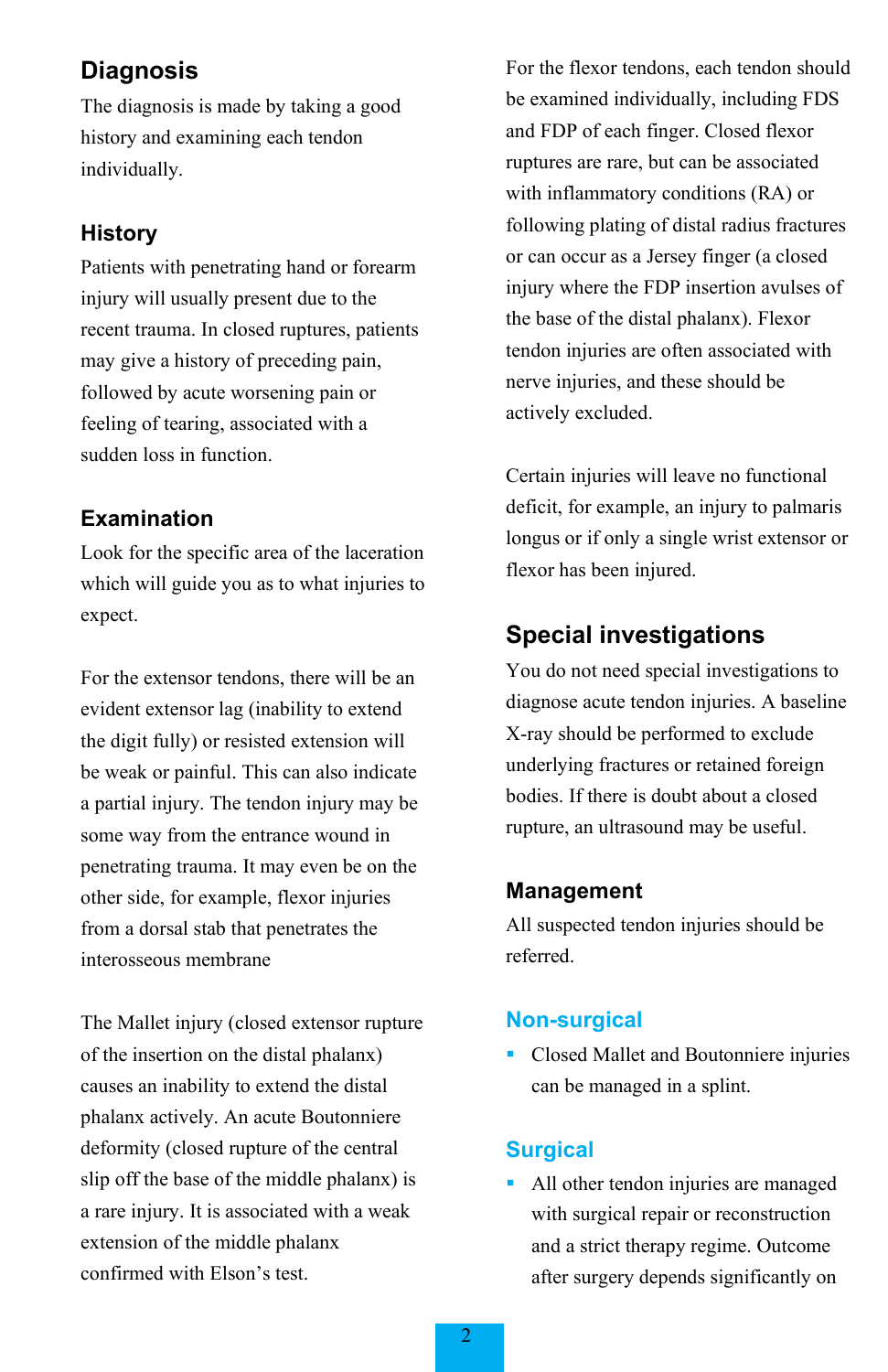the patient's compliance with rehabilitation instructions.

 If no rehabilitation is available, the patient should be referred to a specialist centre as repair without postoperative rehabilitation is of minimal benefit to the patient.

#### **Complications**

 Stiffness and permanent functional impairment.

#### **Pitfalls**

- Missing tendon injuries due to a lack of careful examination of each individual tendon or insufficient knowledge of anatomy.
- **Missing associated nerve injuries or** underlying fractures.

# **References**

Hammert WC, Calfee RP, Bozentka DJ, Boyer MI, 2010. ASSH Manual of Hand Surgery; Lippincott, Williams and Wilkins (Wolters Kluwer); Philadelphia, USA.

Jordaan PW, Watts AC. Acute tendon injuries; Orthopaedics and Trauma 2019; 33(1): 54–61

Miller MD, 2008. Review of Orthopaedics, 5th edition; Elsevier; Philadelphia, USA.

Wolfe SW, Hotchkiss RN, Pederson WC, Kozin SH, Cohen MS, 2017. Green's Operative Hand Surgery, 7th Edition; Elsevier; Philadelphia, USA.

#### **Assessment**

A 20-year-old male presents with a stab wound to the back of his hand and inability to extend his index finger. What tendon or tendons has he injured?

#### A. EPL

- B. EDC to the index finger
- C. EIP
- D. EDC to the index finger and EIP
- E. EDC to the index finger, EIP and ECU

The correct answer is (D), EDC to the index finger and EIP.